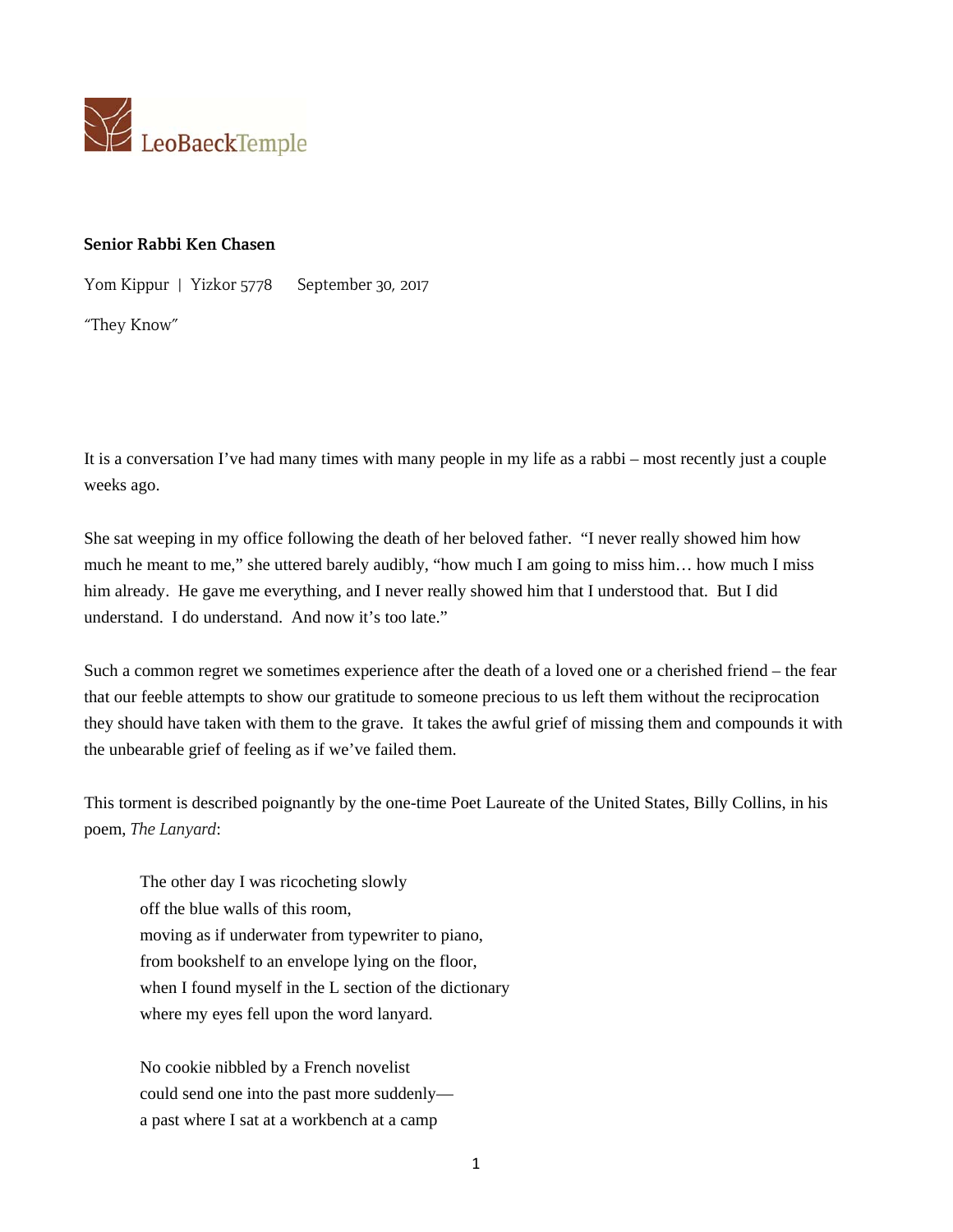by a deep Adirondack lake learning how to braid long thin plastic strips into a lanyard, a gift for my mother.

I had never seen anyone use a lanyard or wear one, if that's what you did with them, but that did not keep me from crossing strand over strand again and again until I had made a boxy red and white lanyard for my mother.

She gave me life and milk from her breasts, and I gave her a lanyard. She nursed me in many a sick room, lifted spoons of medicine to my lips, laid cold face-cloths on my forehead, and then led me out into the airy light

and taught me to walk and swim, and I, in turn, presented her with a lanyard. Here are thousands of meals, she said, and here is clothing and a good education. And here is your lanyard, I replied, which I made with a little help from a counselor.

Here is a breathing body and a beating heart, strong legs, bones and teeth, and two clear eyes to read the world, she whispered, and here, I said, is the lanyard I made at camp. And here, I wish to say to her now, is a smaller gift—not the worn truth

that you can never repay your mother, but the rueful admission that when she took the two-tone lanyard from my hand, I was as sure as a boy could be that this useless, worthless thing I wove out of boredom would be enough to make us even.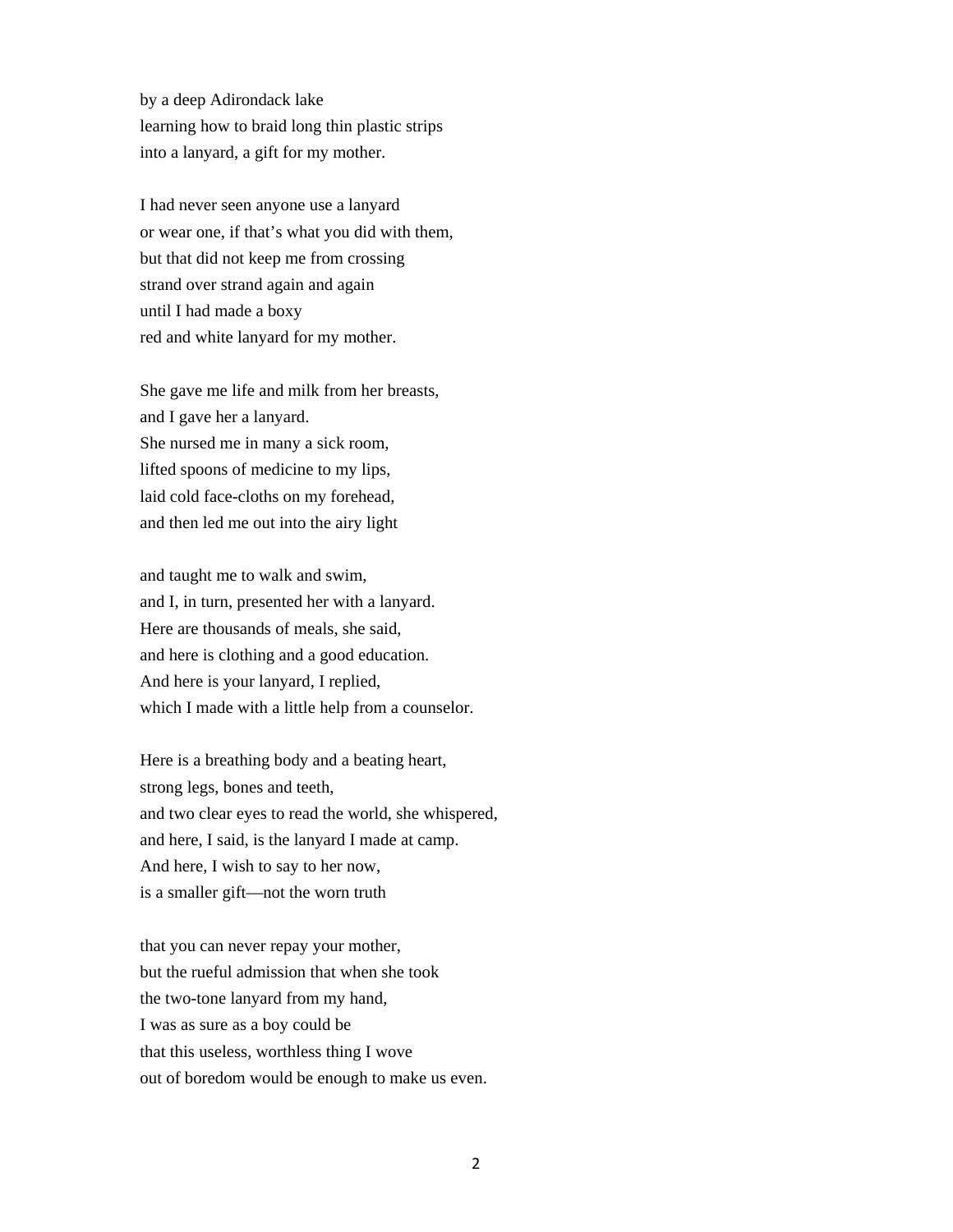Blessed as I am to have both of my parents, I will admit still to feeling often like Billy Collins – as if I've met the limitless kindnesses they have done for me with so much less. And if this were only something we feel when we lose our parents, that would be painful enough, but every loss of someone dear to us carries this potential additional dagger. It so often feels as if we've responded to their life-changing gifts with something ordinary – and then they're gone.

But when I get to feeling this way about my own losses of people of all ages who truly changed me, I often think back on Collins' poem – on the futility he expressed about ever being able to repay your mother. And then I think about my life as a father, and I know, very deeply in my heart, that Collins is wrong.

This past summer, Allison and I finally decided to replace the worn carpeting in our bedroom. This meant moving out all of the furniture and everything that had collected upon it. In clearing off my nightstand, I came upon a couple of very early paintings created by my daughter Eliana when she was just a little girl. They were literally pictures of nothing – at least to the observer's eye. They appeared to be just the painted doodles of a young girl, but with the word "Daddy" scribbled at the top.

I have boxes of these artistic masterpieces – made by all of my children. Each one likely required even less effort and possibly less intention than would a lanyard. But however much Eliana's paintings did or didn't mean to her, they were made for me, and I never throw them away. Each captures its own moment of playful imagination – a moment in which I was there in mind and heart. And I have no doubt that they are as precious to me as was to my child whatever act of love or protection or nurturing I may have performed as a father on that day. And I'm here to tell you – Eliana's painted doodles did make us even.

We don't repay the love we receive from our dear ones in some tit-for-tat manner. That's not the way love works. Sometimes we repay the love with challenge, such that the one who loves us is made to grow. Sometimes we repay the love just by giving love to someone else – by being more loving or giving, because we were shown how and never forgot. But make no mistake – when those who have influenced us depart this Earth, they know we were changed by them, and nothing else must be done or said. They know that it was, in some small but meaningful way, because of them that we became a little bit more of what they dreamed for us… just as they became in new ways because of us. As the American historian and journalist Theodore White once pointed out, two humans are like a block of pure gold pressed against a block of steel, exchanging molecules with each other: "When people are pressed close, they (re)act the same way… part of you enters them; part of them enters you." No debt must be repaid or even explained. Both are forever changed. And when one departs this life, he knows this… she knows this.

Might we be comforted by this deep truth at this hour of *Yizkor*, when we call to mind those for whom we would give anything if we could show them just one more time how important they were… and are… and will always be?